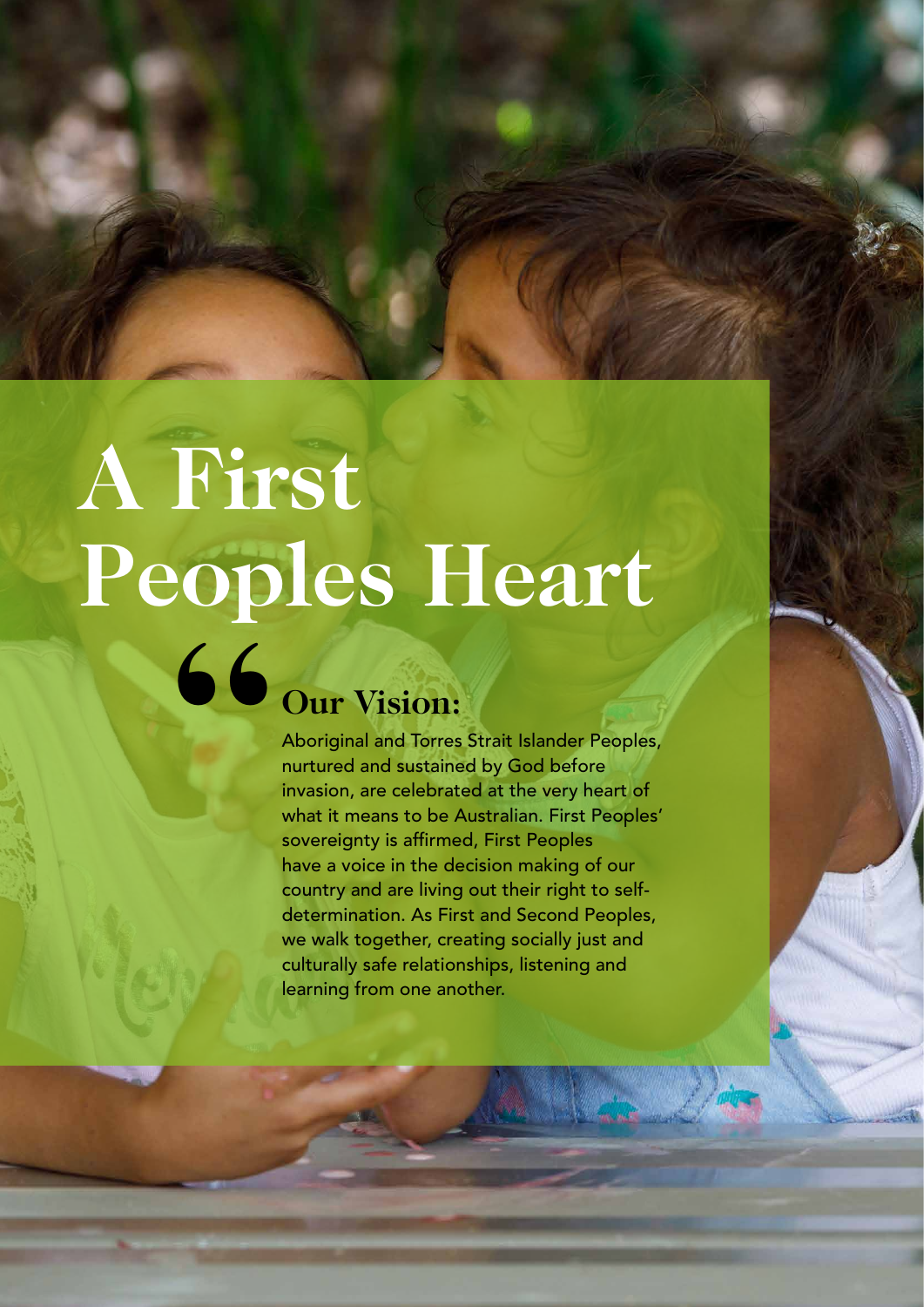## **Our hopes**

- Constitutionally enshrined First Nations Voice to Federal Parliament.
- A Makarrata Commission to supervise a process of:
	- » Agreement-making or treaty-making between governments and First Nations
	- » Truth-telling about Australia's history, seeking justice, healing and reconciliation
- Self-determination that gives First Nations full control over decisions impacting their lives, communities, Country and cultural sites.
- Meaningful, effective, culturally-appropriate and research-based policies and programs to significantly reduce incarceration of First Peoples.
- Significant and consistent resources for Aboriginal and Torres Strait Islander controlled community health and wellbeing services, designed to achieve a closing of the gap in health, mental health and social outcomes.
- Adequate resourcing of remote communities.
- High rates of early childhood education, school attendance and completion among First Nations students supported by sufficient professional resourcing and educational opportunities, no matter where a person lives.
- First Nations languages to be preserved, taught and incorporated into civic functions. True bilingual education to become a reality for First Peoples where English is not a first language.
- First Nations cultures to be understood and celebrated by all people in Australia.
- Support for First Peoples business and increased local employment opportunities in remote communities.
- National policy is measured against the *United Nations Declaration on the Rights of Indigenous Peoples.*
- Recognition of stolen generations and the ongoing impacts of trauma on First Nations, families and communities.

## **Witness from the Bible**

• We begin from the starting point that all humans are made in the image of God and are thus to be equally respected, included and supported in society (Genesis 1: 26-27).

- The New Testament Epistles describe a community without distinctions (Galatians 3: 28) and give Christians the "ministry of reconciliation" (2 Corinthians 5: 18) and of pursuing peace with everyone (Hebrews 12: 14).
- In John 10:10 Jesus spoke of his coming to bring abundant life for all.

## **What the UCA has said**

#### The Basis of Union (1971, 1992 Edition)

"God in Christ has given to all people in the Church the Holy Spirit as a pledge and foretaste of that coming reconciliation and renewal which is the end in view for the whole creation. The Church's call is to serve that end: to be a fellowship of reconciliation…"

#### Bicentennial Statement to the Nation (1988)

"Those of us who have migrated to Australia in the last two centuries or are the descendants of migrants, confess that all of us are beneficiaries of the injustices that have been inflicted on those of us who were Aboriginal people (sic). In varying degrees, we all contribute to, and perpetuate those injustices. We recognise the violence which has been done to the Aboriginal people (sic) in the colonisation of this continent and the injustice by which Aborigines (sic) have been deprived of the land. We recognise the continuing Aboriginal (sic) experience of violence and injustice."

"The integrity of our nation requires truth; the history of Australia, as it is taught in educational institutions or popularised in the media, must cease to conceal the reality and nature of Aboriginal (sic) society before invasion, what was done to them in colonisation, and what has been the fate and status of Aborigines (sic) within the Australian nation."

"As for the Uniting Church in Australia, in obedience to God, in concern for the integrity of our nation, and in co-operation with all citizens of goodwill, we Aboriginal (sic) and newer Australians have determined to stand together."

#### The Covenant (1994)

At its 7th Assembly, the Uniting Church formally entered into a binding Covenant relationship with its Aboriginal and Islander Christian Congress (UAICC) members, recognising and repenting for the Church's complicity in the injustices perpetrated on Australia's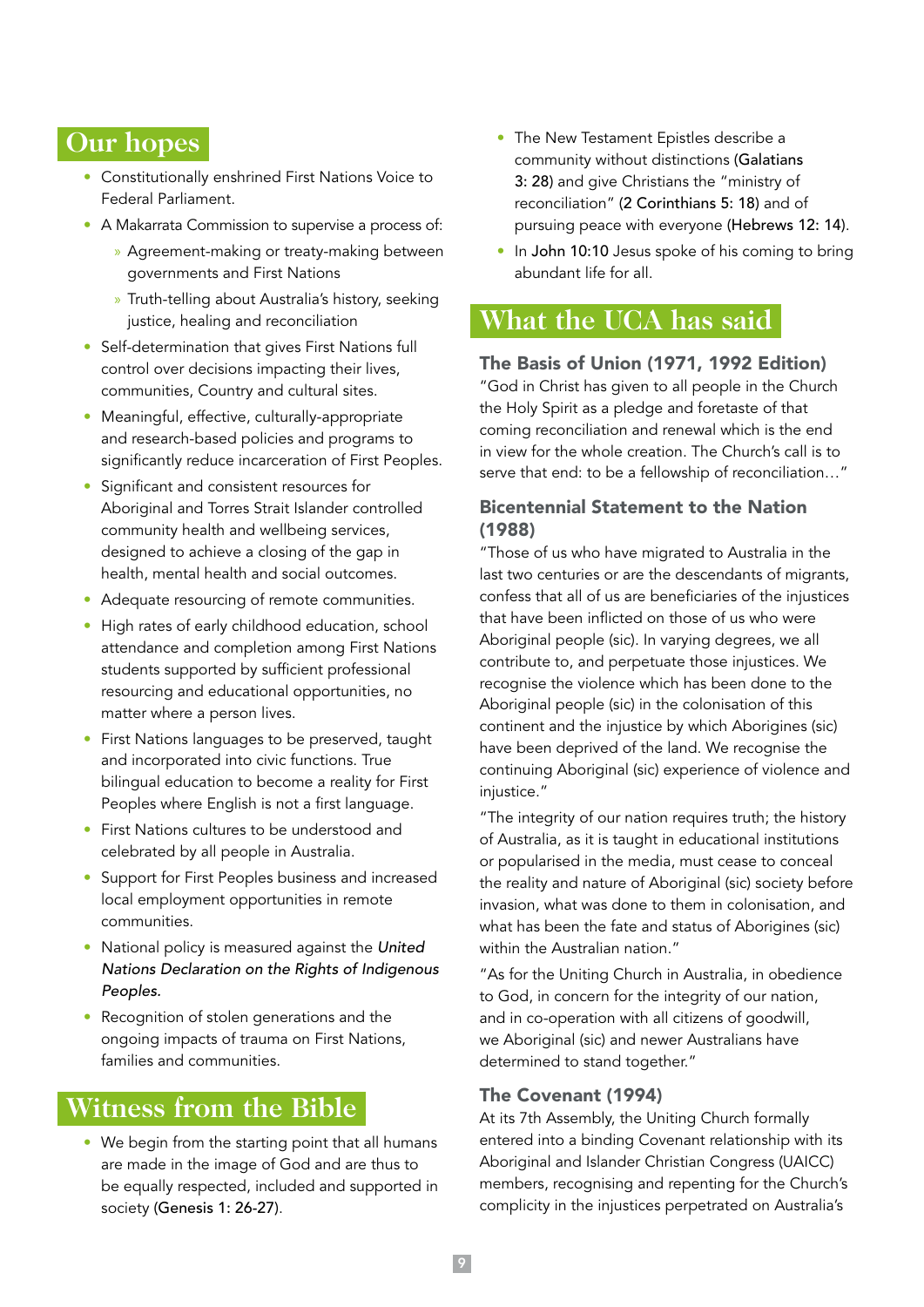First Peoples, and pledging to move forward with a shared future. UAICC's generous response to this statement, among other messages, called upon the broader Church to take up the mission of reconciliation.

#### Preamble to the Constitution (2009)

The 12th Assembly affirmed a new preamble to the Uniting Church Constitution which recognised the tragic history of dispossession and the decimation of the First Peoples together with our part as Church in this. Importantly, it recognised that God was in this land from the very beginning, in creation, and this Creator God was known by First Peoples long before any invaders arrived. The Word was in Creation and is revealed in human form as Jesus Christ.

#### Statement from the Heart (2017)

In August 2017, responding to the Statement from the Heart<sup>2</sup>, the National Executive of the Uniting Aboriginal and Islander Christian Congress (UAICC) affirmed the work that supports the Statement from the Heart, in which First Nations leaders asked for a voice to advise Parliament, and the creation of a commission to oversee Makarrata or treaty making<sup>3</sup>.

Subsequent to this, the UAICC National Conference resolved to invite the Assembly "to support work to progress the Uluru statement (sic)" and "endorse and implement the United Nations Declaration on the Rights of Indigenous Peoples (UNDRIP)<sup>4</sup> , including principles of self-determination".

### Recognising First Peoples as Sovereign, the 15th Assembly (2018)

The Assembly resolved "to affirm the First Peoples of Australia, the Aboriginal and Islander Peoples, are sovereign peoples in this land". In recognising this fundamental truth, the UCA offered moral leadership to the nation. It affirmed sovereignty as described in the Statement from the Heart, as a "spiritual notion: the ancestral tie between the land…and the Aboriginal and Torres Strait Islander peoples". Likewise, it acknowledged that this sovereignty "has never been ceded or extinguished and co-exists with the sovereignty of the Crown."

## **The State of the Nation**

- First Peoples have given us the Statement from the Heart as the basis for reconciliation, but governments have not followed their lead.
- First Peoples communities, whether remote, regional or urban, experience heightened levels of disadvantage. First Peoples in Australia have a lower life expectancy and worse health, education and employment outcomes across the board than other people in Australia<sup>5</sup>.
- Proportionally, Australia's First Peoples are the most incarcerated people on the planet<sup>6</sup>. First Peoples comprise 30 per cent of the adult prison population<sup>7</sup> . Even more distressingly, Aboriginal and Torres Strait Islander youth constitute 6 per cent of the total youth population but represent just under half of those in youth detention across the country<sup>8</sup>.
- People in Australia were shocked at the recent desecration and destruction of the ancient First Nation historical site, Juukan Gorge, in WA. There is a lack of adequate legislative protection of such sites.
- Stolen Generations survivors and their families continue to carry trauma and were overrepresented as victims in the Royal Commission into Institutional Responses to Child Sexual Abuse.

## Key actions:

- 1. Constitutional change to enshrine a First Nations Voice into Federal Parliament.
- 2. Recognise the sovereignty of First Nations and establish a commission for treaty making, truth telling, justice and reconciliation.
- 3. Provide sufficient funding to achieve the Closing the Gap targets, prioritising Aboriginal and Torres Strait Islander community controlled organisations to deliver services wherever possible.
- 4. Encourage and model trauma informed practice across the community.